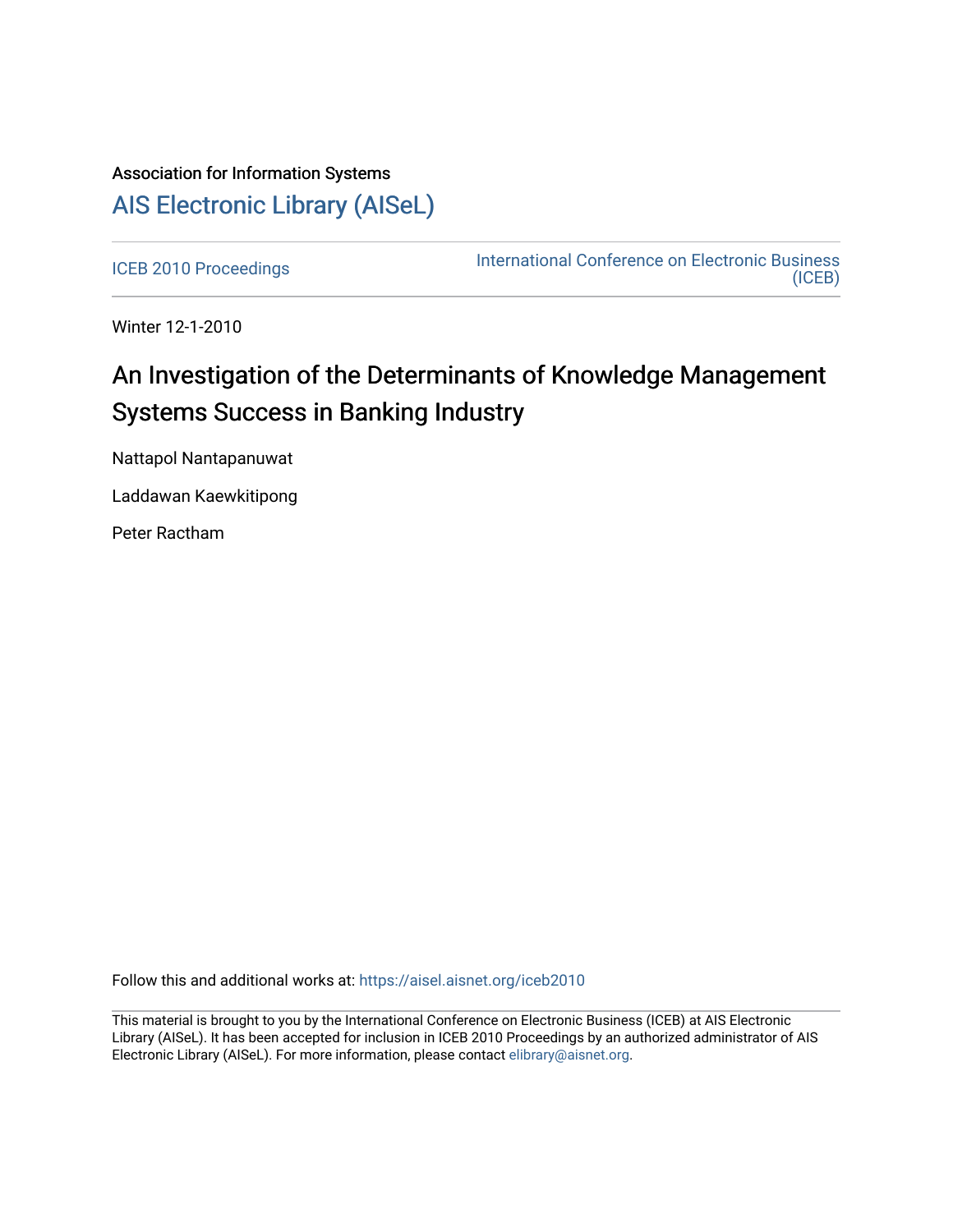# **An Investigation of the Determinants of Knowledge Management Systems Success in Banking Industry**

# **Abstract**

The efficient knowledge management system (KMS) is one of the important strategies to help firms to achieve sustainable competitive advantages, but little research has been conducted to understand what contributes to the KMS success. This study thus set to investigate the determinants of KMS success in the context of Thai banking industry. A questionnaire survey was conducted in four major Thai Banks to test the proposed KMS Success model.

The result of this study shows that KMS use and user satisfaction relate significantly to the success of KMS, and knowledge quality, system quality, service quality, and trust lead to system use and user satisfaction. However, this research focuses only on system and user-related factors. Future research thus can extend to study factors such as management support and organization readiness.

# **1. Introduction**

In this highly competitive economy, organizations are struggling to survive and compete. One of the strategies employed in those organizations is knowledge management (KM) with the support of Knowledge Management System (KMS). The efficient KMS is expected to help firms to achieve sustainable competitive advantages by well utilizing the existing knowledge base [3].

Benefits of KMS have been witnessed in many companies. Ford, Chevron, Texas instrument are obvious examples; these companies have saved many million dollars through the use of efficient KMS [8]. However, it is not easy to successfully adopt KMS. It has been reported that 70% of the surveyed KMS failed [27].

Despite the high number or chance of failure, KMS has been adopted and considered important in several industries. Therefore, this research attempts to investigate factors which determine KMS Success, particularly in the context of Thai banking industry. The industry is of particular interest because several Thai banks have invested huge amount of money on implementing KMS, but limited success was evidenced. On the contrary, in other context such as in a Hong Kong bank, KMS was found helpful in reducing time spent on customers' calls from the average of 23 minutes to 12 minutes [5]. Therefore, the need to study factors contributing to the KMS success in this context is found compelling.

This paper consists of six major sections. Following the introduction is literature review on KM and KMS success model. Section 3 presents the conceptual framework and research hypotheses. Section 4 outlines research methodology and data analysis. Section 5 discusses the research findings and their implications. Finally, section 6 concludes the research and discusses its limitation as well as potential for future research.

# **2. Literature Review**

## **Information and Knowledge**

Huge amounts of data in various formats are structured and converted to be information. If the information can be used to create benefits for organizations, it then shall be called knowledge. In other words, knowledge is the perception and understanding of the series of information and the application of the information in beneficial ways [34]. It can be applied in solving current problems or operational problems [37].

According to Newman (1997), knowledge can also lead to the creation of technology; this process is named DIKT (Data, Information, Knowledge and Technology). This highlights the relationship among Data, Information, Knowledge, and Technology and points out that value of knowledge depends on how it is applied. Therefore, efficient knowledge management is fundamental as it enables organizations to well utilize their knowledge and ultimately obtain sustainable

| <b>Data</b> | Information | Knowledge | Technology |
|-------------|-------------|-----------|------------|

#### **Figure 1. DIKT Framework of NEWMAN**

# **Knowledge Management System: KMS**

In terms of process, KM consists of six steps which are create, capture, refine, store, manage and disseminate [39], and therefore KMS should support these six core activities. The process of creating the KMS consists of four stages which are Infrastructural Evaluation, KM System analysis, Design & Development, System Development and Evaluation [36].

In terms of technology, KMS is the system which captures knowledge and allows the knowledge to be applied at the various levels in organizations. KMS share many similarities with IS, and many tools and techniques of KMS are related to IS [16]. All the knowledge is kept in the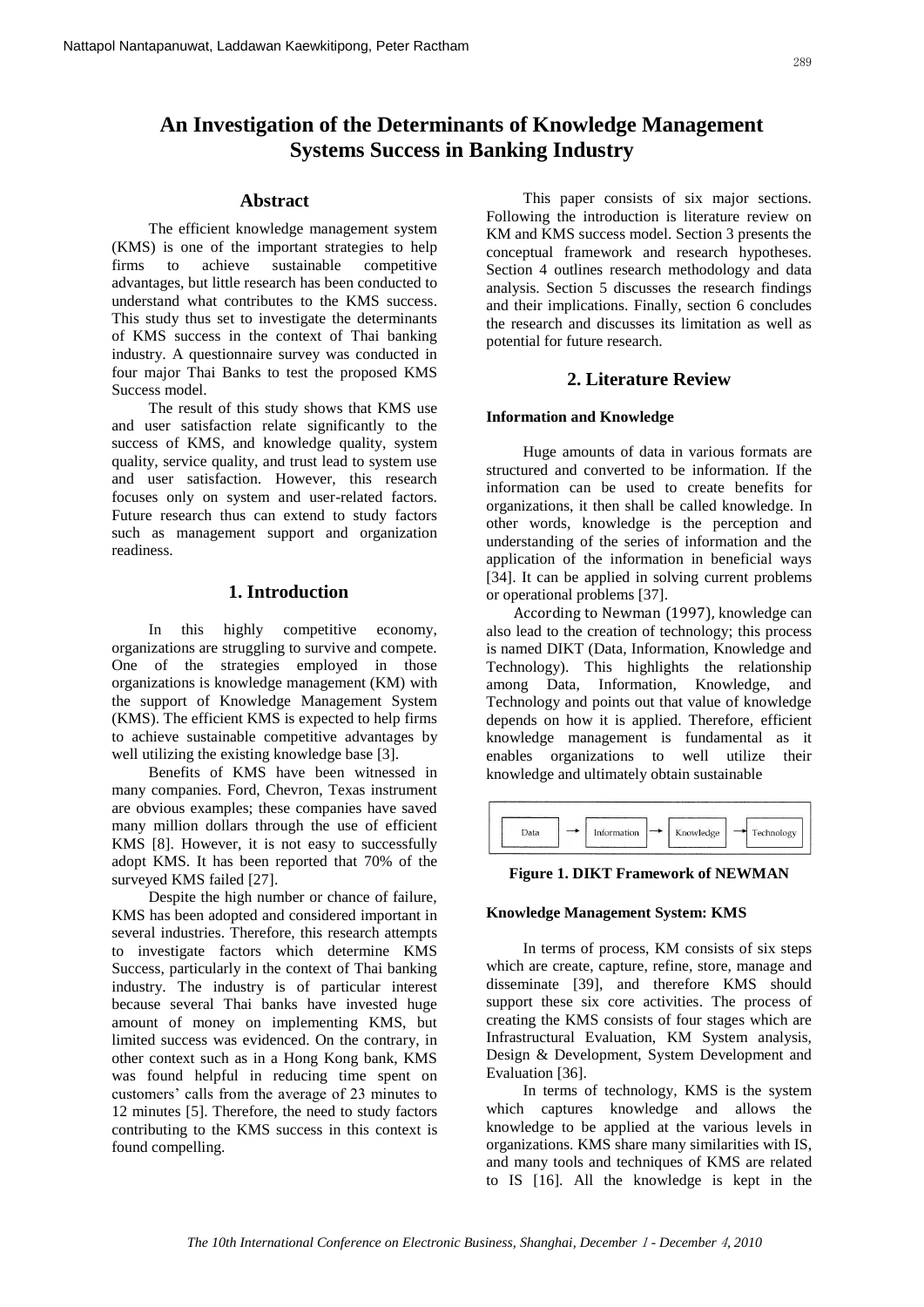knowledge-base [38] which relates to the modern information technologies such as internet, intranet, extranet, lotus notes, and data warehouse. These technologies make the KMS more effective [2]. Moreover KMS may refer to a class of IS used to manage organizational knowledge and support the organizational process in terms of knowledge creation, storage/retrieval, transfer, and application. According to Turban, Leidner, Mclean and Wetherbe (2006), KMS require three kinds of technologies, namely i) Communication technologies which enable users to access to the needed knowledge and communicate with each other, ii) Collaboration technologies which make group-work possible, and iii) Database management system which helps in storage and manage knowledge [40].

#### **IS Success models and KMS Success models**

Although KMS and IS are not equivalent, the DeLone and McLean (D&M) IS Success Model (1992, 2003) was found applicable to the success of the knowledge management system [1]. Several prior studies on KMS success were also based on the D&M model.

The D&M IS Success Model is composed of system quality, information quality, service quality, use, user satisfaction, and net benefits (the net results of individual impacts and organisational impacts) as show in Figure 2. DeLone and McLean argue that these six dimensions of success are interrelated rather than independent, indicating that causality flows in the same direction as the information process.



**Figure 2. The DeLone and McLean IS Success Model [13]**

In the D&M model, Intention to Use is subjective and might not be able to truly assess. On the other hand Use is an action, meaning that it is relatively easier to be assessed. Besides, Intention to Use implies in itself an attitude or a will towards a system which is not yet in use, while Use implies that a system is already existed and being adopted. However, since both Intention to Use and Use affect each other by causing backward impact through User Satisfaction, many studies adopting the D&M model investigated only one of the two

dimensions. Mostly, Intention to Use was applied in the studies which examined the system which had not yet been adopted.

Nevertheless, organizations should take into consideration of social factors to ensure success when designing and implementing KMS [9]. Trust, in particular, is a social factor which was deemed important by economists, physiologists, sociologists and management theorists. It has been widely accepted among those researchers that trust is important for human affair [20]. In the context of organizations, trust is found necessary for organization culture and can facilitate the implementation and utilization of knowledge [22]. Furthermore, it is highly important for the creation of effective operation of knowledge base and a trusting culture may enhance the exchange of knowledge [32].

Alavi and Leiner (2001) also found that trust facilitates knowledge development and encourage KMS use. Therefore, trust can be considered as a key component to ensure effective KM, and should be included to measure the success of KMS implementation [4]. However, despite its importance, an influence of trust on KMS success have not been fully explored and examined in IS and KM research. This research therefore includes trust in the proposed KMS Success model, which is presented in the next section.

Davenport, Dalong and Beers (1998) studied the factors leading towards the KMS success. The eight factors indicating the successes of KM project are top management support, clear project goals, linkage with the economical results, various knowledge distribution channels, motivation to encourage the KM users, organization culture, and flexible knowledge infrastructure.



#### **Figure 3. Jennex and Olfman KM Success Model, [24]**

Jennex and Olfman (2003) proposed the conceptual framework of the KMS success which was developed from the IS success model of DeLone and McLean (2002). Their model consisted of five factors, namely system quality, knowledge/information quality, intention to use/perceive benefit, use/user satisfaction and net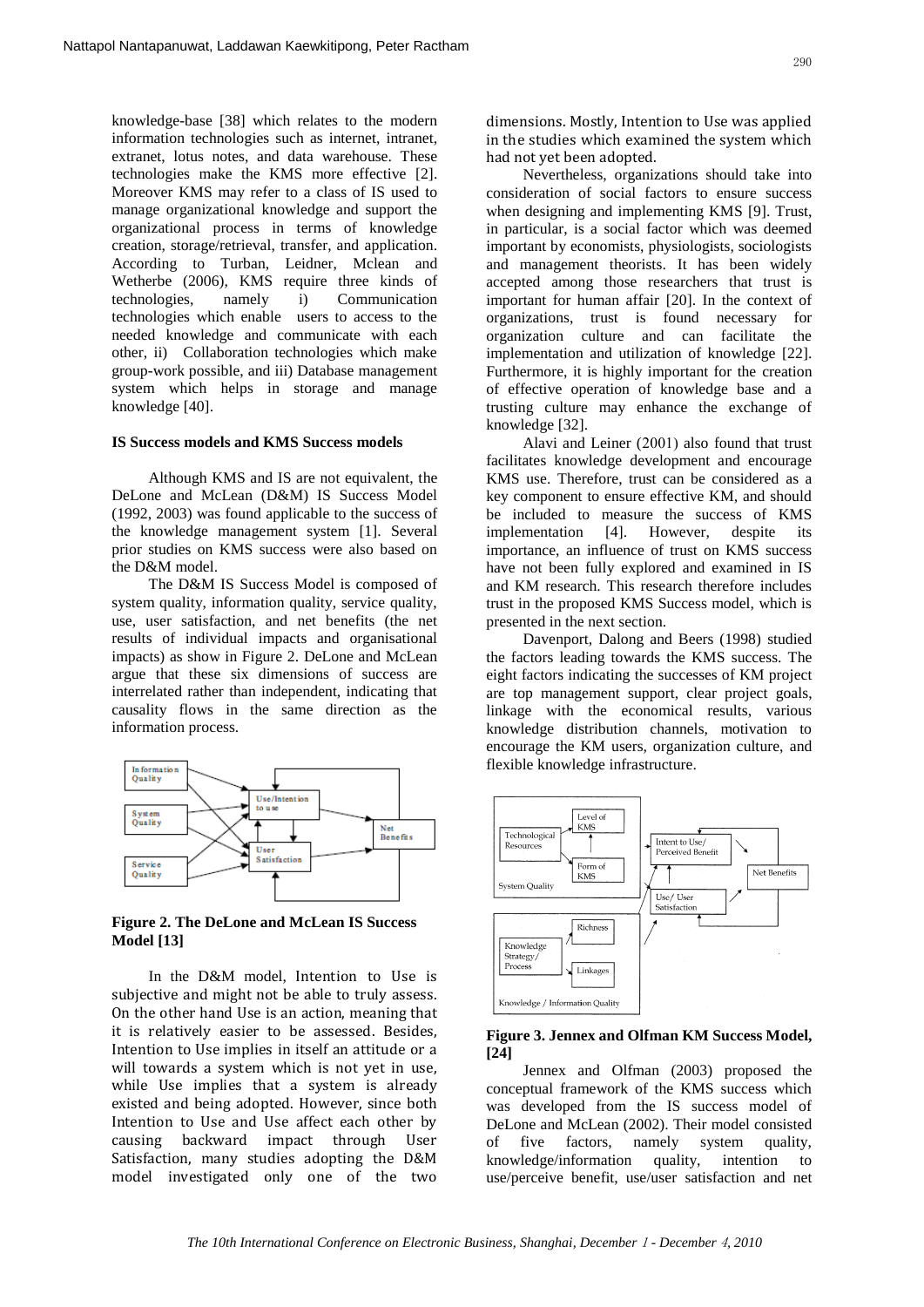benefits. In this model, service quality is part of the system quality (see Figure 3), which included three factors: Technological resources, Form of KMS and Level of KMS. Knowledge/information quality consisted of three factors: knowledge strategy/process, knowledge/information richness, and linkages between components. The two authors found that these factors were useful for predicting KM success and designing effective KM.



**Figure 4. Halawi** *et al***. The KMS Success Model (2008)**

Recently, Halawi conducted an empirical study examining measures of KMS Success. Their model was also based on the D&M model and it was found helpful in understanding determinants of KMS Success. However, as mentioned above that trust is an important social factor and that intention to use is more appropriate for a system which has not yet been adopted, this research therefore adds trust and applies 'use' instead of 'intention to use'. The model is shown in the next section along with the research hypotheses.

#### **3. Conceptual framework**

The conceptual framework of the KMS success (see Figure 5) was developed from many related studies reviewed above and Halawi *et al.* [19] in particular. The framework composes 4 main constructs which lead to KMS success; they are technical, social, use and user satisfaction. The technical construct consists of system quality, knowledge quality, and service quality. Social construct consists of trust.



**Figure 5. The Knowledge Management System Success Model**

Prior research found that the influence of system quality, information quality and service quality have an impact on the system use and User satisfaction [28] [13] as well as trust [9].The relationship between constructs in IS success model can be applied in KMS because KMS can be viewed as a class of information systems used for managing organizational knowledge and supporting the organization process [4]. The success of information system should be emphasized on both technical and social dimension [14] as the success of KMS requires the combination of both dimensions [12].

From the model, twelve research hypotheses were developed as follows:

**Knowledge Quality –**Rich knowledge quality is essential to knowledge utilization [18]. Therefore it is hypothesized that good knowledge quality could lead to use and user satisfaction of a knowledge management system.

**H1** – *There is a positive relationship between knowledge quality and the use of a knowledge management system* 

**H2** – *There is a positive relationship between knowledge quality and user satisfaction of a knowledge management system*

**System quality** *-* System quality concerns user-friendly interface, easy-to-use, and reliable system [33]. Prior research, such as that of [24] and [33], found that high system quality could lead to use and user satisfaction. Thus, this research proposes the following hypotheses:

**H3** – *There is a positive relationship between system quality and the use of a knowledge management system* 

**H4** – *There is a positive relationship between system quality and user satisfaction of a knowledge management system*

**Service quality** - Service quality is an important factor in creating good attitude and user satisfaction [7]. The system use can also be influenced by service quality [9]. Thus, this research proposes the following hypotheses:

**H5** – *There is a positive relationship between service quality and the use of a knowledge management system* 

**H6** – *There is a positive relationship between service quality and the user satisfaction of a knowledge management system*

**Trust** - Trust is considered an important factor which influenced the success of the KMS [11]. Prior research found that trust played an important role in encouraging people to use the system and it was a factor which enabled effective knowledge management [4]. Besides, high trust encouraged and usage of knowledge management system [25] and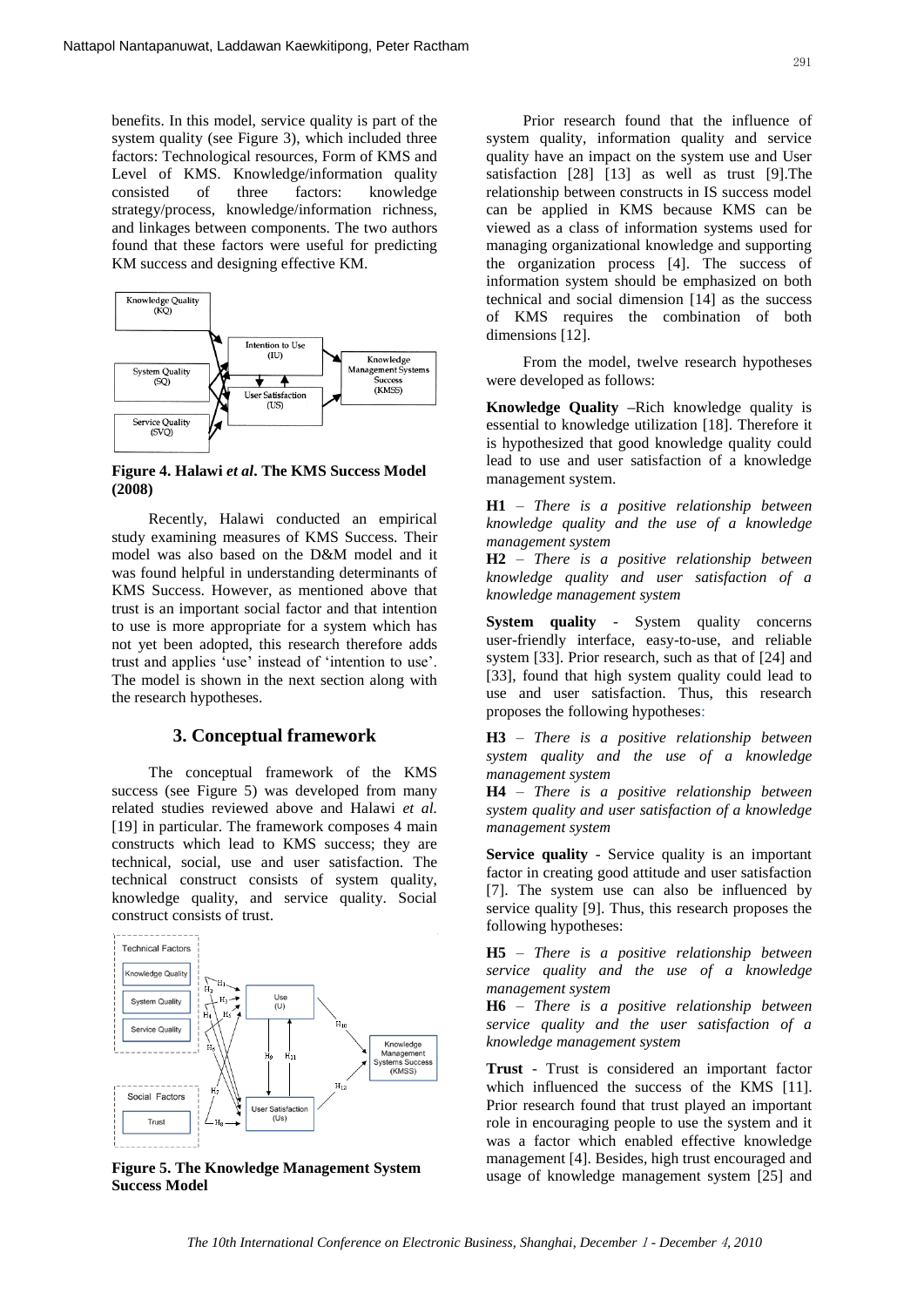therefore contributed to user satisfaction [9]. Thus, this research proposes the following hypotheses:

**H7** – *There is a positive relationship between trust and the use of a knowledge management system.* **H8** – *There is a positive relationship between trust and user satisfaction of a knowledge management system*

**Use** – KMS Use covers the usage of KMS in order to support decision-making, knowledge sharing, recording, and transferring [31]. Prior research found that System use is a factor leading to success in knowledge management [24] [13]. Thus, this research proposes the following hypotheses:

**H9** – *There is a positive relationship between the use of a knowledge management system and user satisfaction*

**H10** – *There is a positive relationship between the use of a knowledge management system and knowledge management system success* 

**User satisfaction** - An increase in user satisfaction positively affects system use, particularly in terms of effectiveness [15] and more usage [28] [23]. Also, satisfaction in systems can be considered an appropriate measure of system success since it leads to more usage or system acceptance in other words [23]. Thus, this research proposes the following hypotheses:

**H11** – *There is a positive relationship between user satisfaction and the use of a knowledge management system* 

**H12** – *There is a positive relationship between user satisfaction and knowledge management system success***.**

# **4. Methodology**

#### **Research tool development**

The respondents were asked to indicate their agreement or disagreement with survey instrument using a five-point Likert scale, the scale are adapted from DeLone, W.H & E.R. McLean [13], Jen-Her Wu & Yu-Min Wann [23] and Kamla Ali Al-Busaidi [25]. Appendix I presents a list of items used in this study

Quantitative research method implemented in a form of survey. Questionnaire was used as a tool in gathering data together with quality research which the suggestion about the KMS will be asked. In order to evaluate the understanding and degree of difficulty of the questions as well as adjusting the questions for the actual data collection, the pre-test of this questionnaire was conducted with 50 respondents who have used the KMS for at least three months.

#### **Data collection and sampling**

This research employed questionnaire survey as a data collection method. As this research aimed to investigate factors influencing KMS success in the context of Thai banking industry, employees of the four major Thai banks which adopted KMS were deemed appropriate. Sample size was calculated by multiplying the number of questions in the questionnaire by five. This sample size calculation method was supported by Hair [17]. As the questionnaire employed in this research had 31 questions in total, the sample size should therefore be more than 155  $(31 * 5)$  [17]. However, Comrey and Lee (1992) suggested that appropriate sample size should be above 200 [10]. Hence, in order to avoid inadequacy of data due to incomplete or missing questionnaires, sample size was set to 250.

The questionnaires were distributed based on the stratified sampling technique. 215 questionnaires were returned. Then, incomplete questionnaires were excluded.

## **5. Data analysis and result**

The returned questionnaires were statistically analyzed by a statistical program. First, the research instrument was assessed its reliability and validity. Second, Descriptive statistics are applied to analyze the respondents' demographic data. Third, Correlation matrix approach and factor analysis were applied to examine construct validity and reliability. Finally, the hypotheses were tested by the multiple linear regression analysis

#### **Reliability and Validity Assessment**

Measurement validity in terms of reliability and construct validity was assessed. Reliability of the instrument was evaluated using Cronbach's alpha. The calculated alpha was well above 0.8 (see Table 1) for all factors, exceeding the common threshold value recommended by Nunnally [29]. This indicates an adequate reliability of the constructs.

**TABLE 1 Reliability Assessment**

| Factor                   | <b>Mean</b> | Cronbrach's alpha |
|--------------------------|-------------|-------------------|
| <b>Knowledge Quality</b> | 3.54        | 0.912             |
| <b>System Quality</b>    | 3.49        | 0.896             |
| Service Quality          | 3.30        | 0.862             |
| Trust                    | 3.58        | 0.931             |
| Use                      | 3.74        | 0.870             |
| <b>User Satisfaction</b> | 3.71        | 0.884             |
| <b>KMS</b> Success       | 3.74        | 0.917             |

To examine the unidimensionality/ convergent validity of each predefined multi-item construct, an exploratory factor analysis using principal components factor analysis with varimax rotation was performed. The rotate matrix component is shown in Table 2. It is evident that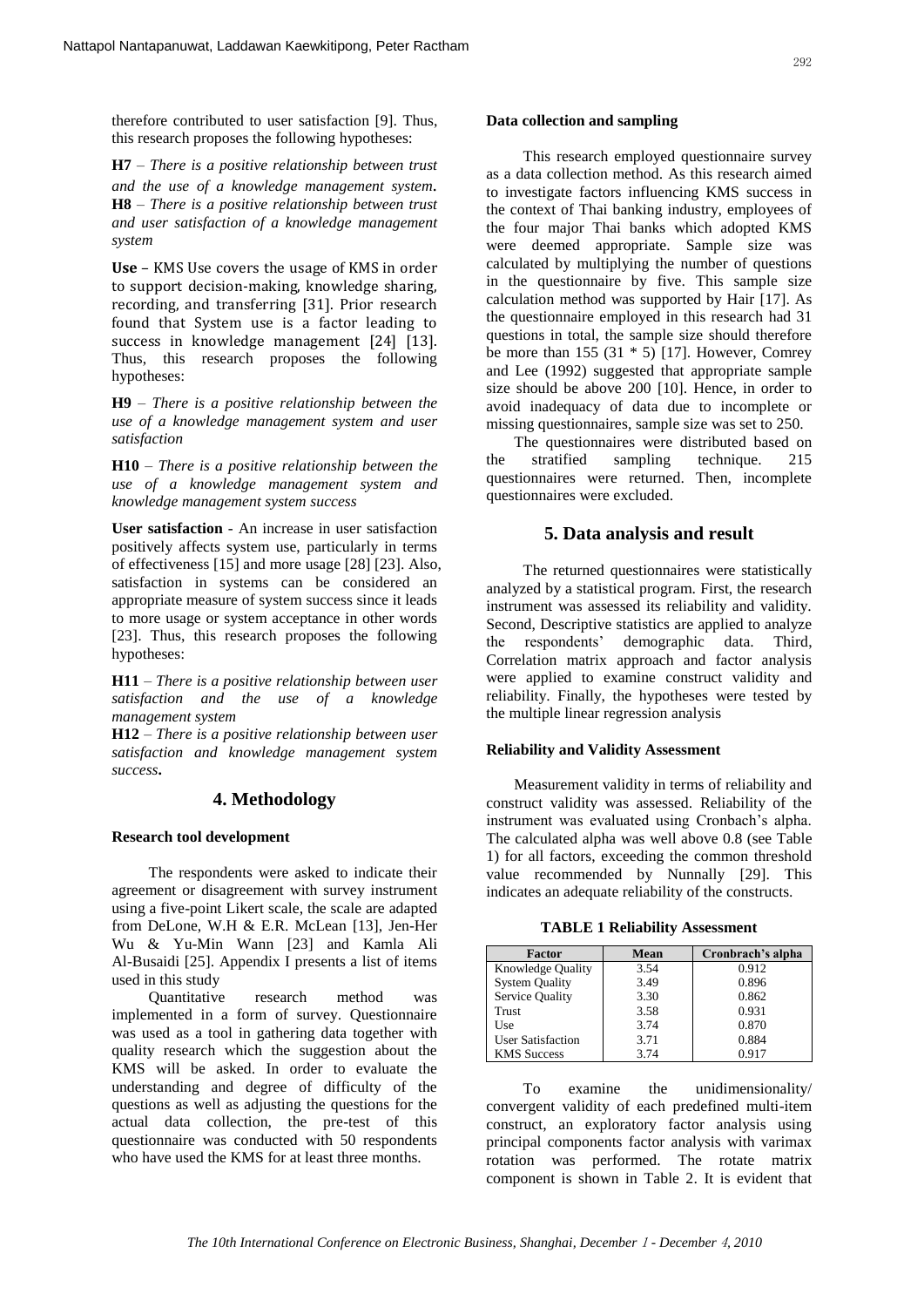there are no cross-loading items. Factor loading for all variables are greater than 0.6, which was considered significant [30]. This ensures adequate convergent and discriminant validity [21].

**TABLE 2 Rotate Component Matrix**

|                           | Component  |              |          |           |            |          |  |  |
|---------------------------|------------|--------------|----------|-----------|------------|----------|--|--|
|                           | <b>SVQ</b> | <b>Trust</b> | KQ       | <b>US</b> | <b>Use</b> | sQ       |  |  |
| SVQ4                      | 0.795      | 0.055        | 0.247    | 0.078     | 0.049      | $-0.042$ |  |  |
| SVQ <sub>2</sub>          | 0.785      | 0.050        | 0.015    | $-0.133$  | 0.248      | 0.144    |  |  |
| SVQ5                      | 0.777      | 0.244        | 0.083    | $-0.189$  | $-0.174$   | 0.098    |  |  |
| SVQ1                      | 0.764      | 0.107        | $-0.006$ | 0.106     | 0.097      | 0.370    |  |  |
| $\overline{\text{SV}}$ Q3 | 0.762      | 0.107        | 0.200    | 0.215     | 0.252      | $-0.171$ |  |  |
| Trust4                    | 0.238      | 0.810        | 0.280    | 0.165     | 0.066      | 0.079    |  |  |
| Trust2                    | 0.097      | 0.782        | 0.212    | 0.188     | 0.206      | 0.324    |  |  |
| Trust3                    | 0.157      | 0.780        | 0.220    | 0.207     | 0.196      | 0.262    |  |  |
| Trust1                    | 0.113      | 0.780        | 0.212    | 0.289     | 0.207      | 0.234    |  |  |
| KQ4                       | 0.093      | 0.222        | 0.802    | 0.255     | 0.193      | 0.065    |  |  |
| KO <sub>5</sub>           | 0.208      | 0.201        | 0.766    | 0.389     | 0.147      | 0.056    |  |  |
| KQ3                       | 0.196      | 0.246        | 0.686    | $-0.014$  | 0.113      | 0.415    |  |  |
| KQ <sub>2</sub>           | 0.146      | 0.254        | 0.664    | 0.107     | 0.204      | 0.437    |  |  |
| KQ1                       | 0.069      | 0.265        | 0.650    | 0.251     | 0.235      | 0.403    |  |  |
| Use1                      | $-0.081$   | 0.280        | 0.120    | 0.806     | 0.146      | 0.192    |  |  |
| Use2                      | $-0.109$   | 0.138        | 0.189    | 0.799     | 0.176      | 0.209    |  |  |
| Use3                      | 0.047      | 0.030        | 0.239    | 0.781     | 0.161      | 0.155    |  |  |
| Use4                      | 0.152      | 0.313        | 0.107    | 0.775     | 0.151      | $-0.029$ |  |  |
| US1                       | 0.057      | 0.227        | 0.097    | 0.172     | 0.813      | 0.092    |  |  |
| US3                       | 0.181      | 0.129        | 0.221    | 0.136     | 0.810      | 0.014    |  |  |
| US <sub>2</sub>           | $-0.008$   | 0.038        | 0.040    | 0.159     | 0.784      | 0.314    |  |  |
| US <sub>4</sub>           | 0.196      | 0.139        | 0.253    | 0.155     | 0.773      | $-0.237$ |  |  |
| SQ <sub>2</sub>           | 0.222      | 0.281        | 0.314    | 0.251     | 0.114      | 0.709    |  |  |
| SQ3                       | $-0.048$   | 0.371        | 0.226    | 0.156     | 0.008      | 0.704    |  |  |
| SQ1                       | 0.281      | 0.271        | 0.381    | 0.306     | 0.028      | 0.639    |  |  |

Extraction Method: Principal Component Analysis. Rotation Method: Varimax with Kaiser Normalization. a. Rotation converged in 7 iterations

**TABLE 3 Analysis of intermeasurement correlation**

|                         | KO   | SO <sub>1</sub> | <b>SVO</b> | <b>Trust</b> | <b>Use</b> | <b>US</b> | <b>KMSS</b> |
|-------------------------|------|-----------------|------------|--------------|------------|-----------|-------------|
| KQ                      |      |                 |            |              |            |           |             |
| $\overline{SQ}$         | .690 |                 |            |              |            |           |             |
| $\overline{\text{SVO}}$ | .374 | .368            |            |              |            |           |             |
| <b>Trust</b>            | .648 | .644            | .365       |              |            |           |             |
| <b>Use</b>              | .464 | .314            | .288       | .428         |            |           |             |
| US                      | .525 | .526            | .115       | .524         | .417       |           |             |
| <b>KMSS</b>             | .495 | .470            | .446       | .530         | .556       | .415      |             |

#### **Descriptive Statistics**

Descriptive statistic analysis using frequency and percentage is described in Table 4. It shows the respondents' demographic profiles and their KMS usages. The majority of the respondents (55.8%) are female. More than 80% of the respondents have been using KMS for at least or more than a year.

|  |  |  | <b>TABLE 4 Respondents Profile</b> |  |
|--|--|--|------------------------------------|--|
|--|--|--|------------------------------------|--|

| <b>Characteristic</b> | Percentage |
|-----------------------|------------|
| Gender                |            |
| Male                  | 44.2 %     |
| Female                | 55.8%      |
| Age (Years)           |            |
| $<$ 25                | 8.7%       |

| <b>Characteristic</b>             | <b>Percentage</b> |
|-----------------------------------|-------------------|
| $25 - 35$                         | 63.5%             |
| $36 - 45$                         | 20.0%             |
| $46 - 55$                         | 5.5 %             |
| > 55                              | 2.3 %             |
| Education                         |                   |
| Lower than Bachelor's degree      | 4.2%              |
| Bachelor's degree                 | 74.0%             |
| Higher than Bachelor's degree     | 21.8%             |
| Experience in use KMS (Years)     |                   |
| < 1                               | 12.5 %            |
| $1 - 3$                           | 54.0%             |
| $4 - 6$                           | 30.2 %            |
| > 6                               | 3.3 %             |
| Frequency in use KMS / month      |                   |
| 1-5 times                         | 21.9%             |
| $6-10$ times                      | 46.5%             |
| $>10$ times                       | 31.6%             |
| Average time in use KMS / Times   |                   |
| (Minutes)                         |                   |
| < 10                              | 18.6%             |
| $10 - 20$                         | 49.8%             |
| $21 - 30$                         | 26.0%             |
| > 30                              | 5.6%              |
| Objective to use KMS              |                   |
| Respond the organization's        | 64.7%             |
| policy for employees to use the   |                   |
| KMS.                              |                   |
| - Search for the knowledge to     | 67.0%             |
| assist in the operation.          |                   |
| - Search for additional knowledge | 39.1%             |
| in general apart from work.       |                   |
| - Take knowledge gained to        |                   |
| transfer to others.               | 27.9%             |
| - Other                           | 5.1 %             |

#### **Multiple Regression Analysis**

Multiple regression analysis was used to test the twelve research hypotheses. Multicollinearlity problem was evaluated by variance inflation factor (VIF). Theoretically, if the VIF value is lower than 10 it means that either there is no relationship between the variables or there is a problem about multiple relations [26].

**TABLE 5 Factors which have an impact on KMS Use**

| <b>Variable</b>                                                                          | b      | Beta   |          | Sig.    | <b>VIF</b> |  |  |
|------------------------------------------------------------------------------------------|--------|--------|----------|---------|------------|--|--|
| Knowledge Quality                                                                        | .308   | .308   | 3.461    | $.001*$ | 2.388      |  |  |
| <b>System Quality</b>                                                                    | $-214$ | $-214$ | $-2.471$ | $.014*$ | 2.258      |  |  |
| Service Quality                                                                          | .148   | .148   | 2.312    | $.022*$ | 1.237      |  |  |
| Trust                                                                                    | .185   | .185   | 2.177    | $.031*$ | 2.182      |  |  |
| <b>User Satisfaction</b>                                                                 | .245   | .245   | 3.403    | $.001*$ | 1.561      |  |  |
| $R^2 = .306$<br>$*P < 0.5$<br>$\text{Sig.} = .000^{\circ}$<br>$R = .533$<br>$F = 18.404$ |        |        |          |         |            |  |  |

**TABLE 6 Factors which have an impact on User Satisfaction**

| Variable                                                                          | h      | <b>Beta</b> |          | Sig.    | <b>VIF</b> |  |
|-----------------------------------------------------------------------------------|--------|-------------|----------|---------|------------|--|
| Knowledge Quality                                                                 | .210   | .210        | 2.484    | $.014*$ | 2.542      |  |
| <b>System Quality</b>                                                             | .174   | .174        | 2.139    | $.034*$ | 2.275      |  |
| Service Quality                                                                   | $-173$ | $-173$      | $-2.909$ | $.004*$ | 1.219      |  |
| Trust                                                                             | .247   | .247        | 3.133    | $.002*$ | 2.131      |  |
| KMS Use                                                                           | .214   | .214        | 3.403    | $.001*$ | 1.365      |  |
| $R^2 = .393$<br>$*$ P < .05<br>$\text{Sig.} = .000$<br>$R = .627$<br>$F = 27.052$ |        |             |          |         |            |  |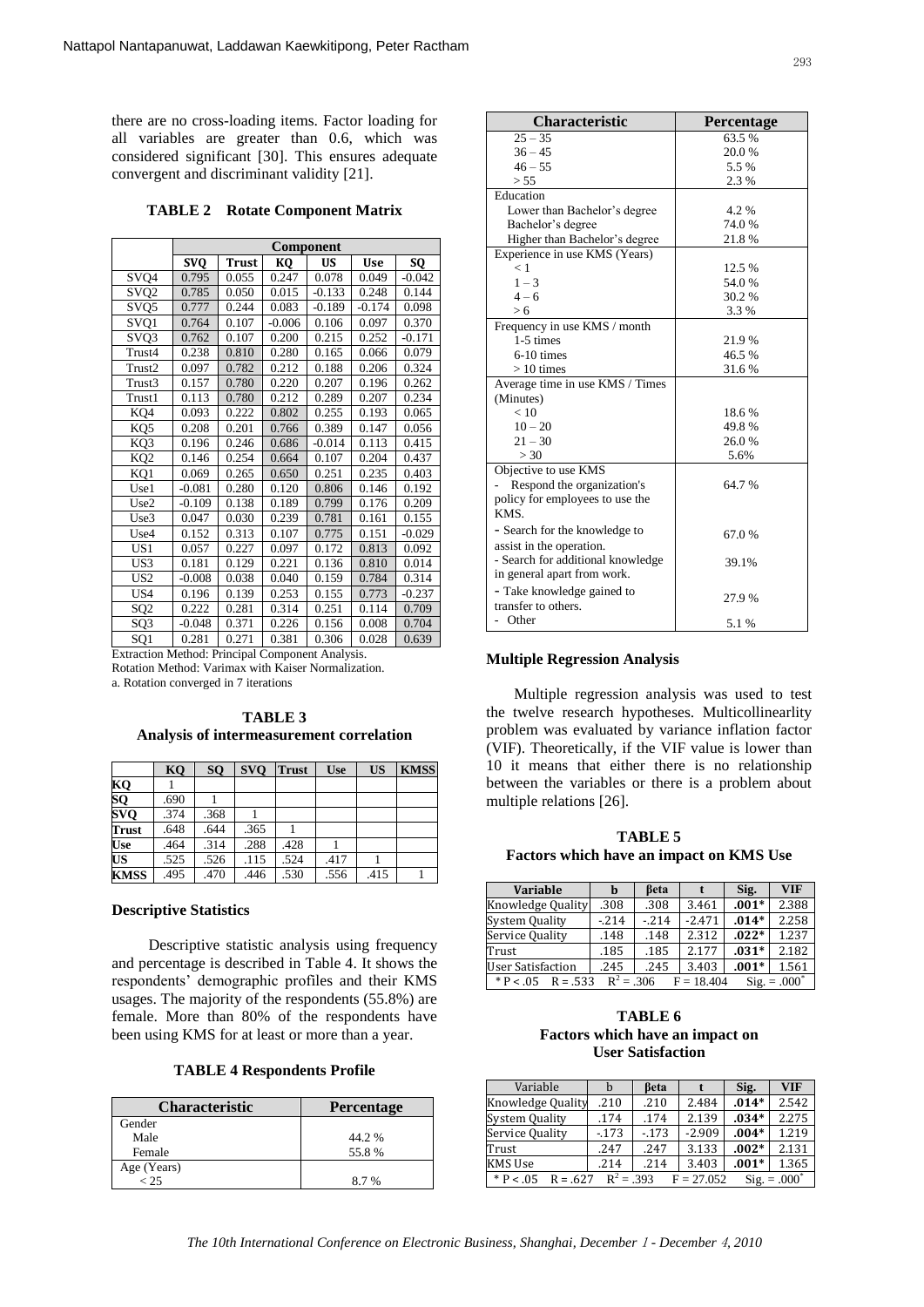**TABLE 7 Factors that have Impacts on KMS Success**

| Variable            |             | Beta |              | Sig.    | VIF                        |
|---------------------|-------------|------|--------------|---------|----------------------------|
| <b>KMS Use</b>      | .463        | .463 | 7.602        | $.000*$ | 1.211                      |
| User Satisfaction   | .221        | .221 | 3.368        | $.000*$ | 1.211                      |
| $*P < .05$ R = .591 | $R^2 = 349$ |      | $F = 56.970$ |         | $\text{Sig.} = .000^\circ$ |

The results of the questionnaire survey are presented in Table 5, Table 6 and Table 7

**Hypothesis 1** – From Table 5, Knowledge Quality is found to have the positive βeta of 0.308 at  $p =$ 0.001\*. It can be seen that Knowledge Quality has significant positive relationship with and also highly influences KMS Use. Therefore hypothesis 1 is accepted.

**Hypothesis 2** – From Table 6, Knowledge Quality is found to have the positive βeta of 0.210 at  $p =$ 0.014\*. It can be seen that Knowledge Quality has significant positive relationship with User Satisfaction. Therefore hypothesis 2 is accepted.

**Hypothesis 3** – From Table 5, System Quality is found to have the negative βeta of  $-0.214$  at  $p =$ 0.014\*. It can be seen that System Quality has significant negative relationship with KMS. Therefore hypothesis 3 is rejected

**Hypothesis 4** – From Table 6, System Quality is found to have the positive βeta of 0.174 at p = 0.034\*. It can be seen that System Quality has significant positive relationship with User Satisfaction. Therefore hypothesis 4 is accepted.

**Hypothesis 5** – From Table 5, Service Quality is found to have the positive βeta of 0.148 at  $p =$ 0.022\*. It can be seen that Service Quality has significant positive relationship with KMS Use. Therefore hypothesis 5 is accepted.

**Hypothesis 6** – From Table 6, System Quality is found to have the negative βeta of  $-0.173$  at  $p =$ 0.004\*. It can be seen that System Quality has significant negative relationship with User Satisfaction. Therefore hypothesis 6 is rejected.

**Hypothesis 7** – From Table 5, Trust is found to have the positive βeta of 0.185 at  $p = 0.031$ <sup>\*</sup>. It can be seen that Trust has significant positive relationship with KMS Use. Therefore hypothesis 7 is accepted.

**Hypothesis 8** – From Table 6, Trust is found to have the positive βeta of 0.247 at  $p = 0.002$ <sup>\*</sup>. It can be seen that Trust has significant positive relationship with and also highly influences User Satisfaction. Therefore hypothesis 8 is accepted.

**Hypothesis 9** – From Table 6, KMS Use is found to have the positive βeta of 0.204 at  $p = 0.001$ <sup>\*</sup>. It can be seen that KMS Use has significant positive relationship with User Satisfaction. Therefore hypothesis 9 is accepted.

**Hypothesis 10** – From Table 7, KMS Use is found to have the positive βeta of 0.463 at  $p = 0.000$ <sup>\*</sup>. It can be seen that Use has significant positive relationship with and also highly influences on KMS Success. Therefore hypothesis 10 is accepted.

**Hypothesis 11** – From Table 5, User Satisfaction is found to have the positive βeta of 0.245 at  $p =$ 0.001\*. It can be seen that User satisfaction has significant positive relationship with KMS Use. Therefore hypothesis 11 is accepted.

**Hypothesis 12** – From Table 7, User Satisfaction is found to have the positive βeta of 0.221 at p = 0.000\*. It can be seen that Use has significant positive relationship with KMS Success. Therefore hypothesis 10 is accepted.



**Figure 6. Hypothesis testing results**

# **Discussion and Implications**

The hypothesis testing reveals that both KMS Use and User Satisfaction have positive relationship with KMS Success. KMS use has a greater impact on KMS success than User Satisfaction does. Besides, it appears that User Satisfaction has a positive relationship with KMS Use. In other words, if the employees are satisfied with the efficiency and effectiveness of the system, they will be willing to use the system. This implies that despite its less influential effect on KMS Success, User Satisfaction is a fundamental factor on which a KM manager should pay attention. The satisfaction could be enhanced by focusing on users' needs and making the KMS best accommodate them.

Considering KMS Use, Knowledge Quality is the most influential factor affecting KMS Use. User satisfaction, Trust, and Service quality are the less influential factors, consecutively, affecting KMS Use. However, System Quality does not have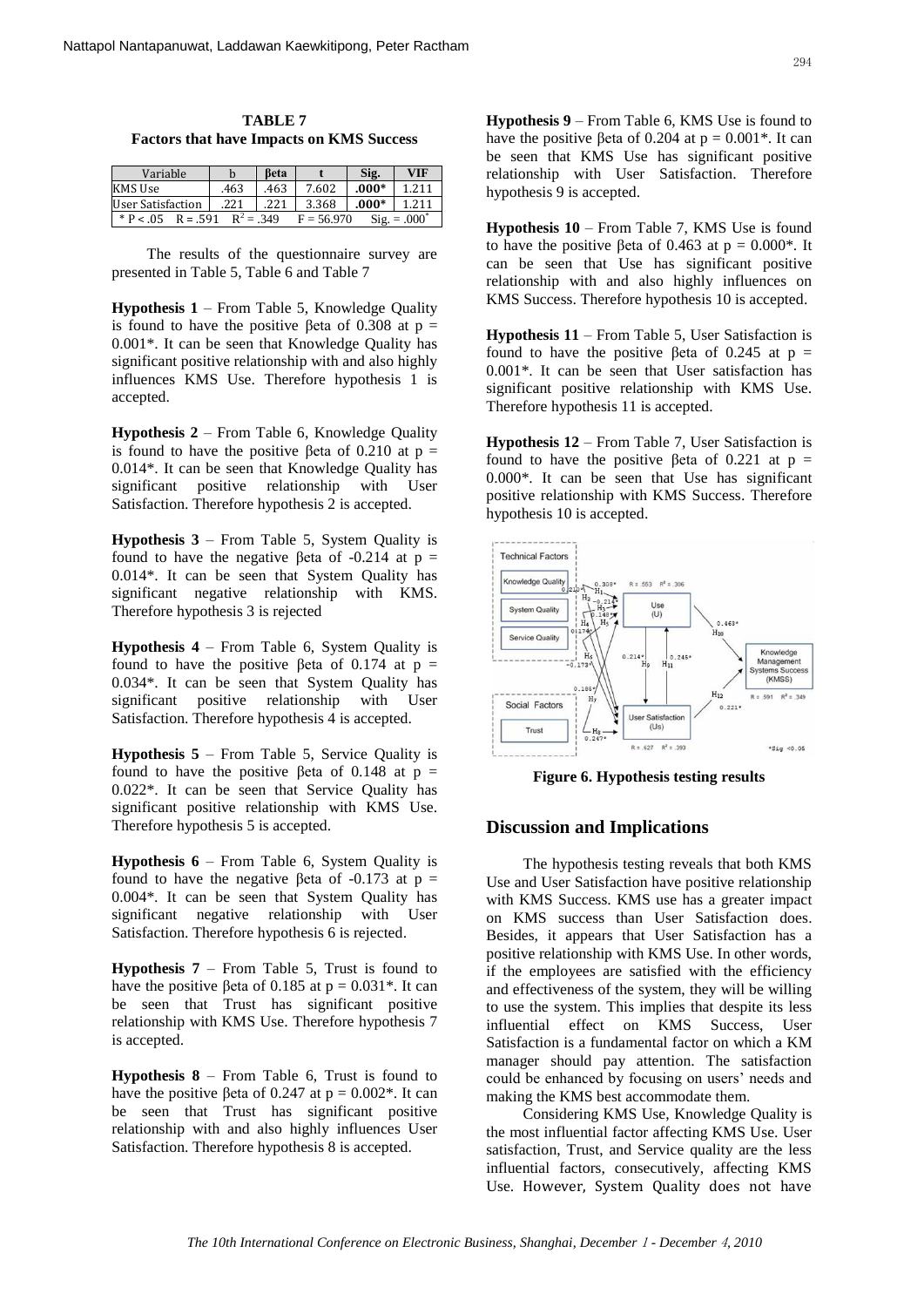positive effect on KMS Use. This could be accounted by different patterns of usage and skills of each user. Low quality systems which meet basic requirements are adequate for some people, while others might demand for high-quality system. This is also supported by Tanya [35].

Considering User Satisfaction, Trust is the most influential factor affecting user satisfaction. KMS use, Knowledge quality, and System quality are consecutively less influential. However, Service Quality does not have positive effect on User Satisfaction. It may well be that expectation on KMS is higher on other common Information System, and therefore User Satisfaction is relatively higher [6].

In terms of Knowledge Quality, the factor is the most influential factor on KMS Use and ranked third among factors influencing User Satisfaction. Therefore, a KM manager should pay attention on elements which contribute to Knowledge Quality such as completeness, clarity, availability and adequacy of the knowledge.

In terms of System Quality, although the factor appears to have a negative relationship with KMS use, it has positive effect on User Satisfaction, which in turn influences KMS Use. Therefore, System Quality is not negligible. KMS should always be ready and easy to use. Otherwise, it could reduce User Satisfaction and thus discouraging KMS Use.

In terms of Service Quality, it is the least influential, but proven significantly relevant, factor on KMS Use. Therefore, a service department should have good knowledge and understanding of the system as well as common and potential problems. This is to enable a readily high-quality service to all users.

Finally, in terms of Trust, the factor has a relatively high effect on both KMS Use and User Satisfaction. This indicates its significance on the KMS Success. Trust on the knowledge contained in the KMS and trust on the system *per se* could yield satisfaction and lead to system usage. However, since trust is based on individual perception towards a certain thing, a Knowledge Manager will need to put extra effort on creating or influencing such perception.

#### **Conclusion and Future Research**

The objective of this study was to investigate the determinants of KMS success in the context of Thai banking industry. This was achieved by a quantitative questionnaire survey with 250 employees, in the four major Thai banks, who have been using KMS to support their work. The KMS Success model of Halawi and his co-authors [19] was adapted as the framework for this research. Trust was added as a result of literature review which indicates its importance on IS Success.

Of twelve hypotheses, ten were supported. Only hypothesis 3 and 6 were rejected. The results of our study indicated a significant relationship among the seven constructs (Knowledge Quality, System Quality, Service Quality, Use, User Satisfaction and Knowledge Management System Success) and support the original work of Halawi [18]. Trust appears to be significantly relevant to KMS Success via its influence on both KMS Use and User satisfaction.

This research contributes particularly to the issues of determining and evaluating Knowledge Management Success. It adds to the KMS Success model of Halawi [18] that social factors can be relevant and influential on KMS Use and User Satisfaction. This raises the importance of social factors, which have been disregarded in original IS Success models, such as that of DeLone and McLean [13].

However, this research is not without limitation. One clear limitation is the small sample size which causes limitation on generalisability. Furthermore, from the survey, one of the important measures of Knowledge Quality is the degree of knowledge relevancy, which varies in different contexts, depending on organizational and operational characteristics. As a result, the findings might not be applicable in other industries which operate differently.

Therefore, future research could test this model in other contexts and could strengthen the model by including other social and organizational factors which could affect KMS Success, such as management support and organization readiness. In addition, path analysis could be applied in future research in order to understand indirect effects of variables in the model and demonstrate how the model fits the data collected .

# **Appendix 1: Instruments For Measurement KMS Success**

**Knowledge Quality:** The Opinion of knowledge provide by KMS.

- KQ1: Knowledge in KMS is easy to understand.
- KQ2: Contextual of knowledge is easy to apply.

KQ3: Knowledge in KMS adequate for you to complete work-related tasks.

KQ4: Knowledge in KMS is accurate.

KQ5: Knowledge in KMS is up to date.

**System Quality**: How good the KMS is in terms of its operational characteristics.

SQ1: KMS is easy to use.

SQ2: KMS is user friendly.

SQ3: KMS is stable.

SQ4: The response time of KMS is acceptable.

**Service Quality:** The opinion of the quality of information technology IT support to the system's end user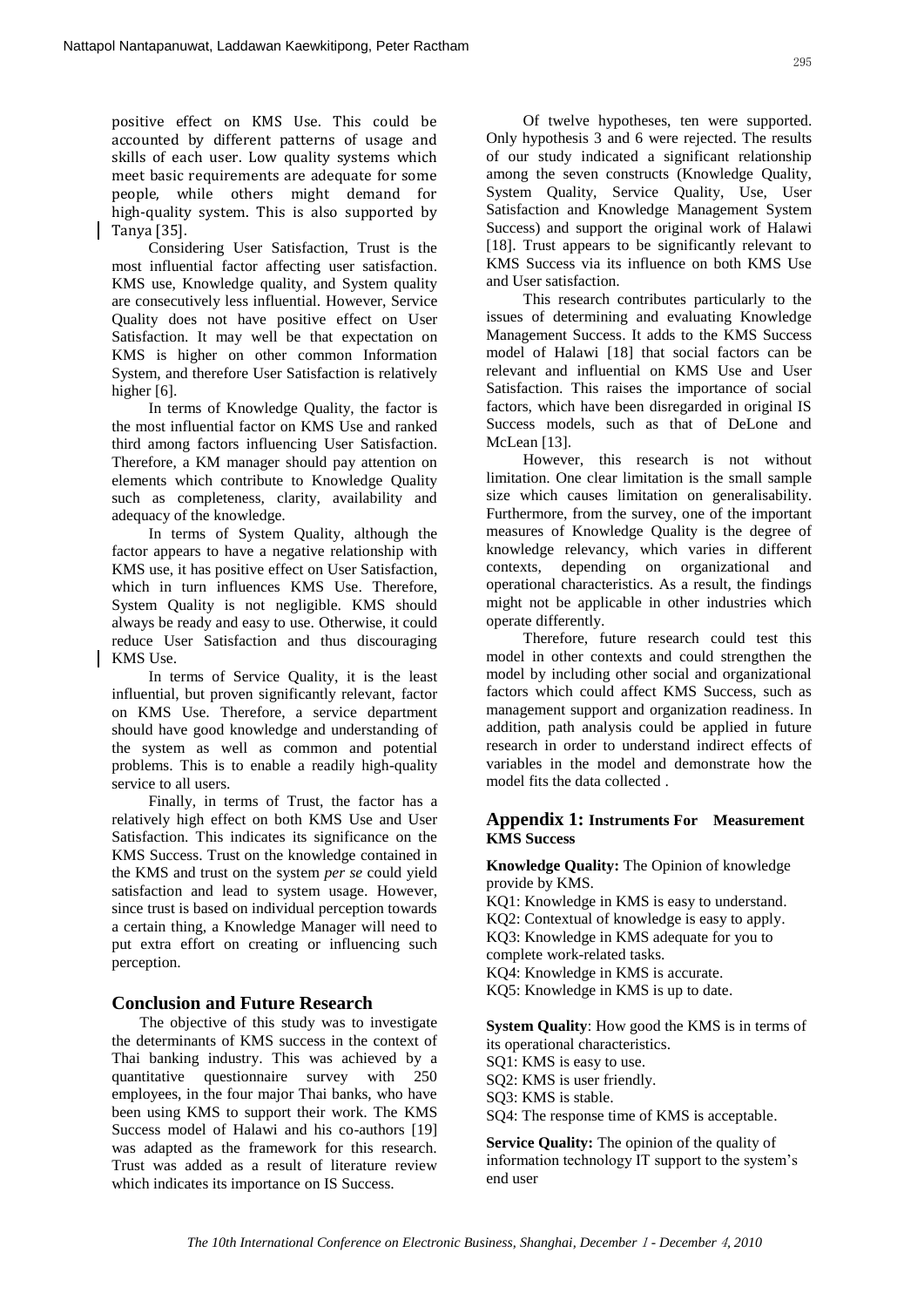SVQ1: Provides adequate for your system use.. SVQ2: Does the best respond as soon as possible when you have problem.

SVQ3: Have the knowledge to answer your question.

SVQ4: Understand your specific needs.

SVQ5: Have the empathy when you have problem

**Trust:** The confidence on the knowledge you use from KMS that is contributed by other Trust1: You trust the knowledge you use from the KMS Trust2: The knowledge you use is truthful

Trust3: The knowledge you use is reliable Trust4: You believe in everything you use from the KMS

**Use**: The extent of the KMS being used U1: I use KMS to help me make decisions U2: I use KMS to help me record my knowledge U3: I use KMS to communicate knowledge and information with colleagues U4: I use KMS to share my general knowledge

**User Satisfaction**: The sum of one's feelings of pleasure or displeasure regarding KMS US1: I am satisfied with KMS efficiency US2: I am satisfied with KMS effectiveness US3: I am satisfied that KMS meet my knowledge or information processing needs US4: Overall, I am satisfied with KMS

**Knowledge Management System Success**: The valuation of the benefits of the KMS by users KMSS1. KMS helps me acquire new knowledge and innovative ideas

KMSS2. KMS helps me effectively manage and store knowledge that I need

KMSS3: KMS enable me to accomplish tasks more efficiently

KMSS4: KMS improves the decision making KMSS5: KMS improves the quality of my work life

# **References**

- [1] Agourram, H., & Ingham, J. (2007). The impact of national culture on the meaning of information system success at the user level. Journal of Enterprise Information Management, 20(6), 641-656.
- [2] Alavi,M., & Leidner, D. (1999). Knowledge management System: Issue, challenges and benefits. Communication of AIS, 1(7).
- [3] Alavi, M. (2000). Managing organization knowledge. In R. Zmud (Ed.). Framing the Domains of IT Management, Cincinati, OH; Pinnaflex. 29-50.
- [4] Alavi, M., & Leidner, D. (2001). Review: Knowledge Management and Knowledge Management Systems: Conceptual

Foundations and Research Issues. MIS Quarterly, 25(1), 107-136.

- [5] [Alton, Y.K. Chua.](javascript:void(0);) (2007). Business Insight (A Special Report); The Curse of Success: Knowledge-management projects often look good in the beginning; But then problems arise[.](http://proquest.umi.com/pqdweb?RQT=318&pmid=7510&TS=1261381391&clientId=12345&VInst=PROD&VName=PQD&VType=PQD) [Wall Street Journal,](http://proquest.umi.com/pqdweb?RQT=318&pmid=7510&TS=1261381391&clientId=12345&VInst=PROD&VName=PQD&VType=PQD) (Eastern edition),  $R^8$
- [6] Benard R., & Satir A. (1993). User satisfaction with EISs – meeting the needs of executive users. Information Systems Management, 10(4), 21–29.
- [7] Brady, M.K., Cronin, J.J., & Brand, R.R. (2002). Performance-only measurement of service quality: a replication and extension. Journal of Business Research, 55(1), 17-31.
- [8] Bose, R. (2004). Knowledge Management Metrics. Industrial Management & data Systems, 104(6), 457-468.
- [9] Chung-Hung Tsai, & Hwang-Yeh Chen Mar. (2007). [Assessing Knowledge Management](http://proquest.umi.com/pqdweb?index=6&did=1185057381&SrchMode=1&sid=1&Fmt=4&VInst=PROD&VType=PQD&RQT=309&VName=PQD&TS=1243698307&clientId=53836)  [System Success:](http://proquest.umi.com/pqdweb?index=6&did=1185057381&SrchMode=1&sid=1&Fmt=4&VInst=PROD&VType=PQD&RQT=309&VName=PQD&TS=1243698307&clientId=53836) An Empirical Study in Taiwan's High-Tech Industry*.* Journal of American Academy of Business, Cambridge, 10(2), 257-262.
- [10] Comrey AL, & Lee HB. (1992). A first course in factor analysis. Academic Press, San Diego, and University of California.
- [11] Damodaran, L., and W. Olphert (2000). 'Barriers ans Facilitators to the Use of Knowledge Management Systems', Behavior & Information Technology, 19(6), 405-413.
- [12] Davenport, T., D.W.D. Long, & M. Beers. (1998). Successful Knowledge Management Projects. Sloan Management Review, 39(2): 43-59.
- [13] DeLone, W.H., & E.R. McLean. (2003). The DeLone and McLean of Information Systems Success: A Ten-Year Update. Journal of Management Information System, 19(4), 9-30.
- [14] E. Garrity, & E.G.L. Sanders. (1998). Introduction to information systems success measurement, in: E.J. Garrity, G.L. Sanders (Eds.), Information Systems Success Measurement, Idea Group Publishing Harrisburg, PA, 1-12.
- [15] Fraser, S.G., & Salter, G. (1995). A motivational view of information systems success: A reinterpretation of Delone & McLean's model. Proceedings of the 6th Australasian Conference on Information Systems, 1, 119-140.
- [16] Gallupe, B. (2001) 'Knowledge Management Systems: Surveying the Landscape', International Journal of Management Reviews, 3(1), pp. 61-77.
- [17] Hair, J. F. J., Anderson, R. E., Tatham, R. L., & Black., W. C. (2006). Multivariate Data